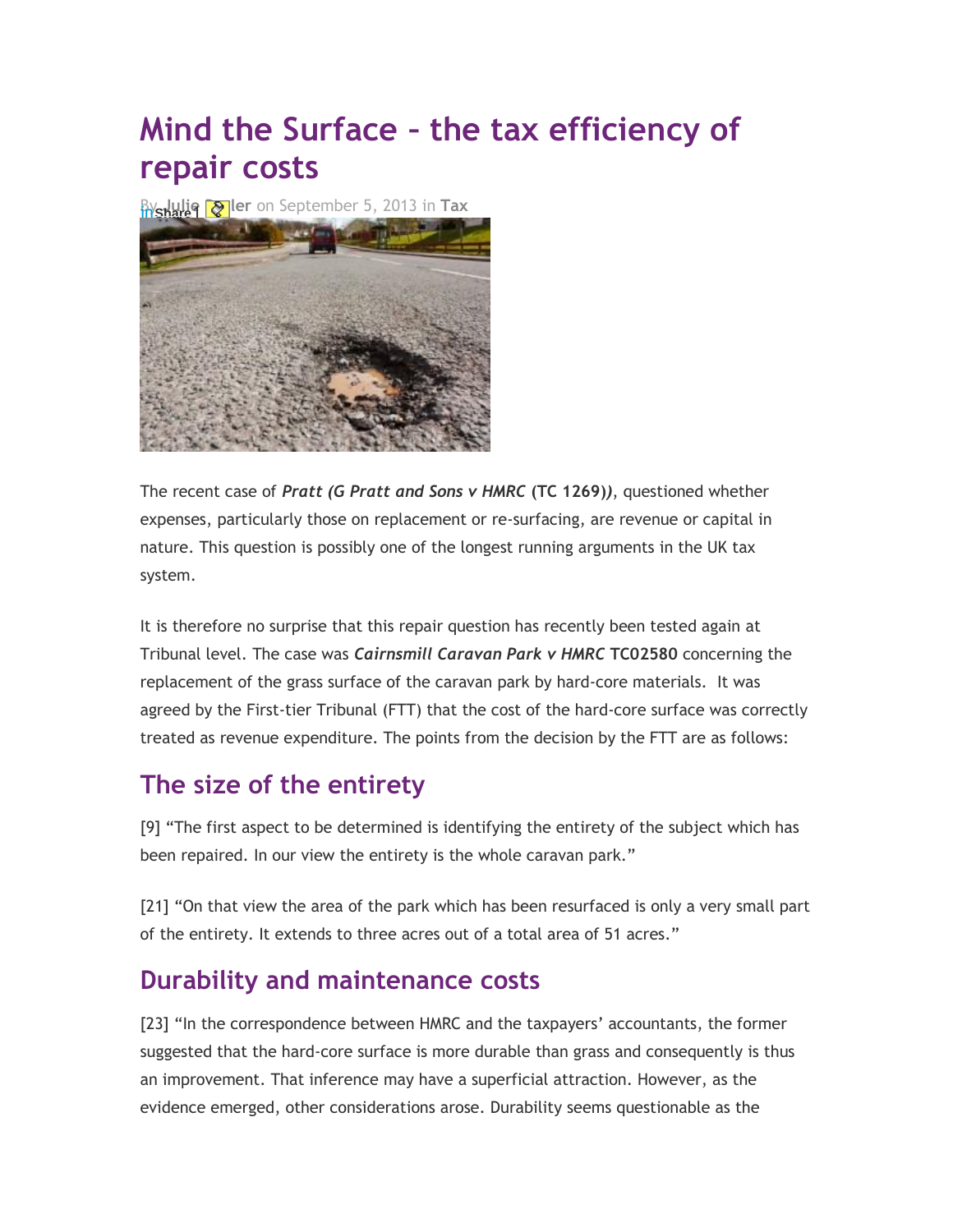original grass surface had been in existence for about 50 years…Maintenance costs of the new hard-core surface are, if anything, marginally higher. The hard-core has less aesthetic appeal: it is like any hard-surfaced car park. It is not suitable as a recreational area for children. Securing a typical camping awning on a hard surface is problematical inasmuch as fixing pins cannot easily be located. This, in fact, has generated customer complaints."

Evidence showed the original surface as more durable. This highlights the importance of really understanding what work has been undertaken, what the values were before and after the work and the necessity to produce evidence to support the decision as to its treatment.

#### **Evidence of no enhancements**

[24] "We do not consider that that part of the Park, ie the area allocated to touring caravans, has been enhanced. Also, in the broader context of the Park as an entirety we do not consider that it gives rise to an improvement. In the valuations produced before and after the works were undertaken, there is no suggestion of a resulting enhanced value."

The taxpayer must consider the ability to measure the enhancement element, and also be able to produce evidence to quantify the lack of improvement.

### **The FTT decision on re-surfacing**

[26] "For all these reasons we consider that the expenditure of £89,210 on re-surfacing with hard-core is a revenue expense, deductible for tax purposes. The Appeal is accordingly allowed."

This decision could have significant impacts on not just caravan parks but farming operations which have a variety of surfaces requiring ongoing repair programmes.

It is enlightening to note that the FTT considered that the evidence showed that maintenance costs of the new hard-core are higher than the previous grass surface. It might be questionable as to why this hard-core was put down, as it did not look as good and it is now difficult to secure camping awnings; thus the park's value did not increase.

## **Practical points**